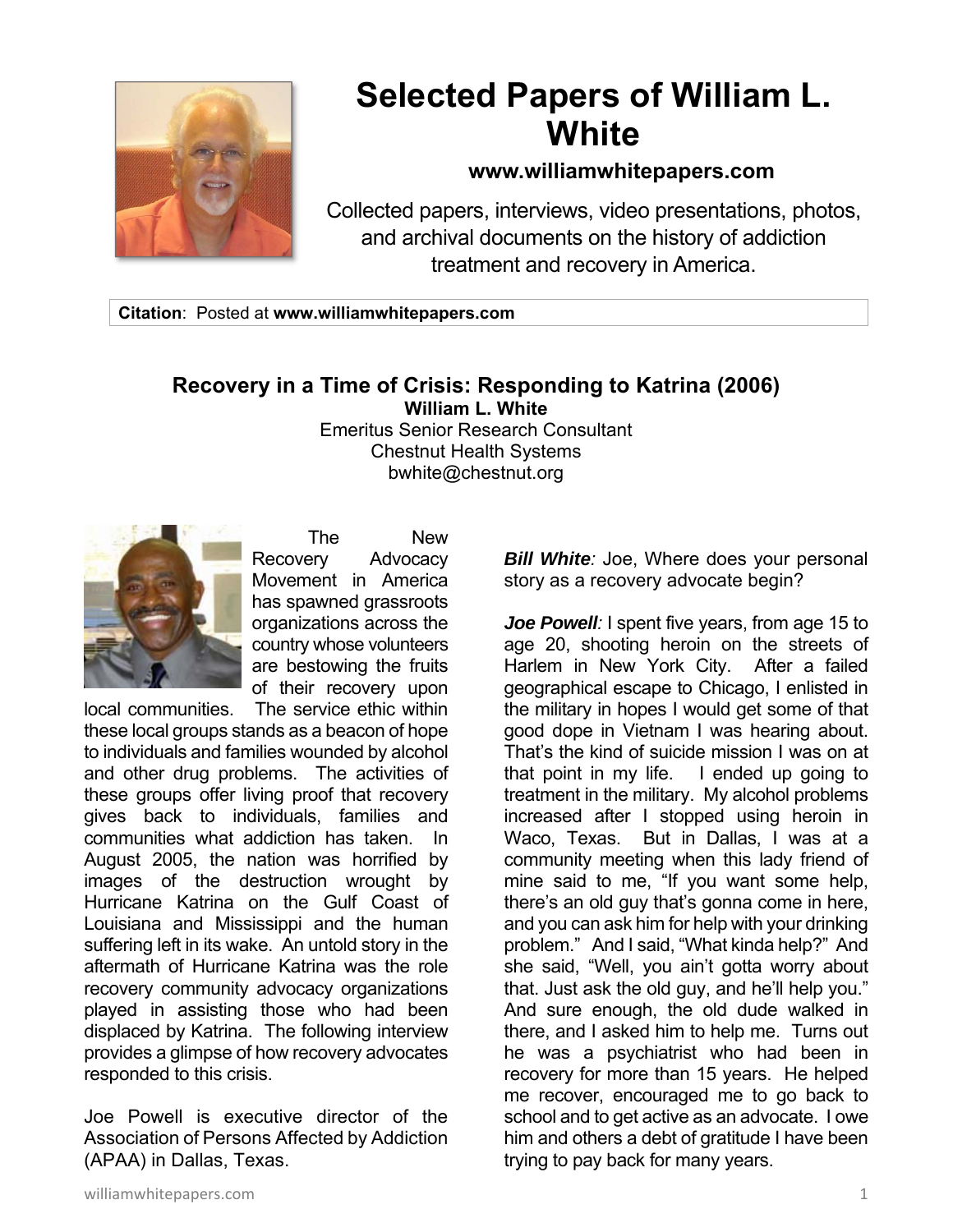*Bill:* You have been one of the driving forces behind the Association of Persons Affected by Addiction, a Dallas-based recovery advocacy and support organization. Tell me how APAA was founded.

*Joe*: APAA, Association of Persons Affected by Addiction, started in 1998 as a grassroots recovery advocacy organization. The bulk of our funding since then has come from the Substance Abuse and Mental Health Services Administration's Center for Substance Abuse Treatment (CSAT). We are an organization that honors all roads to recovery and serves people of all ages and stages of recovery throughout the community.

*Bill*: Describe how you first came to be involved in APAA.

*Joe:* I came to APAA as a recovering person and a licensed chemical dependency counselor who specialized in working with people with addictions and co-occurring mental illness. Lois Olson, who was then Executive Director of Dallas Helps, invited me to serve on her board and to help start APAA. I served as president of APAA early on and later assumed the role of Executive **Director** 

**Bill:** What kind of recovery support services did APAA provide in its early years?

**Joe**: In our early days, we provided recovery coaches, recovery support groups and recovery education—a six-part Recovery 101 class. We also helped people in recovery with job readiness and helped them find sober housing. Our message was "You are not alone. We've been there too and can help you find your way." We provided people seeking recovery with a broad range of instrumental, informational, companionship and emotional support, but we emphasized that these were support services, not treatment services. We spent considerable time orienting people and linking them to Twelve Step groups and other recovery support structures such as our local recovery ministries, our local Afro-centric recovery support group, Hope in the Hood, and our local Dual Recovery Anonymous groups.

*Bill*: On August 29, 2005, Hurricane Katrina brought catastrophe to New Orleans and coastal Louisiana and Mississippi. How did you and the APAA members became involved with those affected by Katrina?

*Joe*: I got the call before Katrina hit from a friend of mine, Samantha Hope-Atkins, the executive director of We Recover, a recovery advocacy organization in Baton Rouge, Louisiana. Sam called me about a week before Katrina expressing her concern that we should be prepared for the potential aftermath of the hurricane. She called me in part because I am on the board of Faces & Voices of Recovery and the regional representative of the three states projected to be hit by the hurricane: Texas, Louisiana, and Mississippi. The day that Katrina hit Louisiana, Sam called again but then her phone went out. I was concerned for her and all those being affected. Once we heard that 100,000 people displaced by the hurricane were coming to Texas and that about half of them were coming to Dallas, we knew we had to get quickly organized.

*Bill:* Describe the kind of help you offered.

*Joe*: We set up at the Reunion Arena and the Convention Center. The Convention Center was only supposed to hold 5,000 people, but there were almost 8,000 people there. So I decided the first day that APAA had to be there to provide support to those people in recovery or needing recovery who were affected by Katrina. We went to the Convention Center and after some crash training from the Red Cross we set up a table and put up a huge banner reading, "APAA Recovery Community Support Services" and got a room from the Red Cross to run support groups. We posted times that we would have support groups and walked through the Convention Center offering what support we could. A lot of people came to those groups to cry and to get support to get through those first days.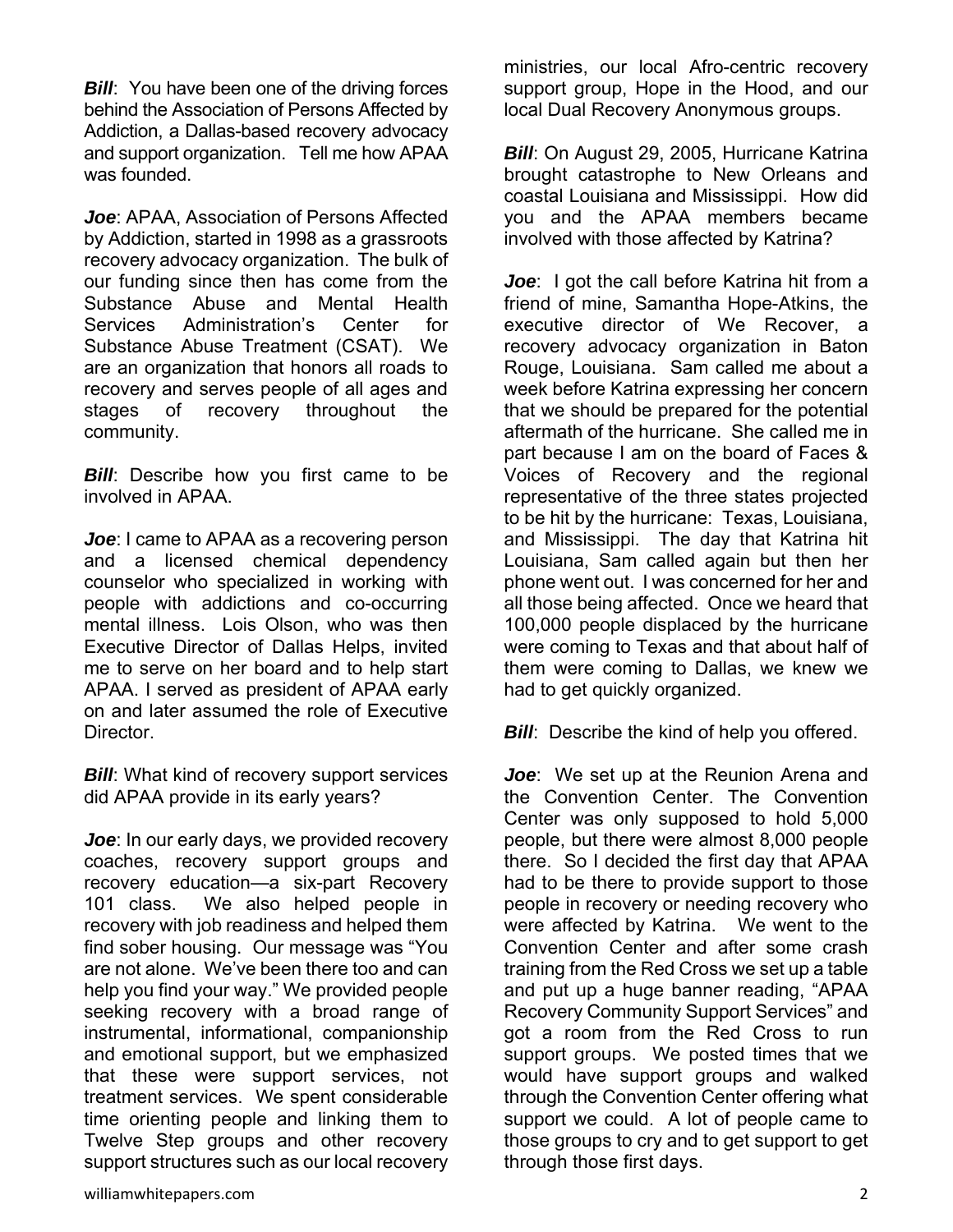*Bill***:** Was the larger recovery community involved in this support process?

*Joe*: First my board of directors volunteered to help and then we brought in a lot of local volunteers from Alcoholics Anonymous, Al-Anon and Narcotics Anonymous. Once we figured out what the needs were, we called people like you, William Cope Moyers and Ron Hunsicker to see if we could get some help from around the country. The response was incredible: We had donated Bibles, Big Books and other recovery literature shipped in from all around the country and had offers of treatment and recovery home beds from Michigan to California.

**Bill:** What was it like personally for you and your cadre of volunteers?

*Joe*: It was such a draining job because we were there all day for days on end—close to a month. Witnessing and hearing people's pain was very difficult, but it meant a lot to us to be able to offer so much in the face of such a horrible crisis. There was so much that people had lost—their families, their friends, their homes, their jobs, their clothes, and the personal keepsakes that defined them as a person. It was very overwhelming because people were so needy, but these folks were resilient too. We were touched by their toughness as much as by their pain.

*Bill*: Did you see people who themselves were impacted by Katrina but out of their recovery experience were reaching out and offering support to other people who were in those same circumstances?

*Joe*: Yes, we saw that at the Convention Center. It was moving to have people who were in recovery coming to ask us what they could do to help even when they were facing needs as great as others who were there. Today, many people displaced to Dallas following Katrina are still a part of APAA. They now reach out into the community and talk about their personal recovery and surviving Katrina.

**Bill:** I understand you've continued to be involved since this initial response.

*Joe*: Yes, I'm on the Katrina Task Force and am leading the cultural committee. It has been very important for us to address the loss of cultural supports experienced by the predominately African American people displaced from Louisiana and to recognize that African Americans in recovery had lost contact with the recovery culture that was the foundation of their health.

*Bill:* Is it true that you also found one of your best staff members in the middle of the Katrina crisis?

*Joe*: Actually two. I wanted to find someone from Louisiana who was displaced who we could hire to help provide recovery support services. By word-of-mouth, I heard about Michael Johnson, a licensed social worker displaced from the New Orleans area. We put together a grant and received funding from the Meadows Foundation to hire Michael to head a team of 10 recovery professionals in surveying the needs of some 5,000 peopled displaced by Katrina. Michael understands at a most personal level that it is support from the grassroots level that helps people heal and experience hope in the wake of such a disaster. And then there is Greg Williams. When the city saw what we were doing, they said, "We'll give you the money just to pay for one recovery specialist." So we hired Greg who's been doing a phenomenal job. He helped start a Katrina Survivor Association here in Dallas that has helped a lot of folks. We've got folks who continue to grow in their recovery because of the work that we're doing.

*Bill:* After having been through the Katrina aftermath, what do you think is the responsibility of a recovery advocacy organization in that kind of a crisis?

*Joe*: I think it's crucial that national and local recovery advocacy and support organizations reach out in the face of such a crisis. I saw firsthand how important such